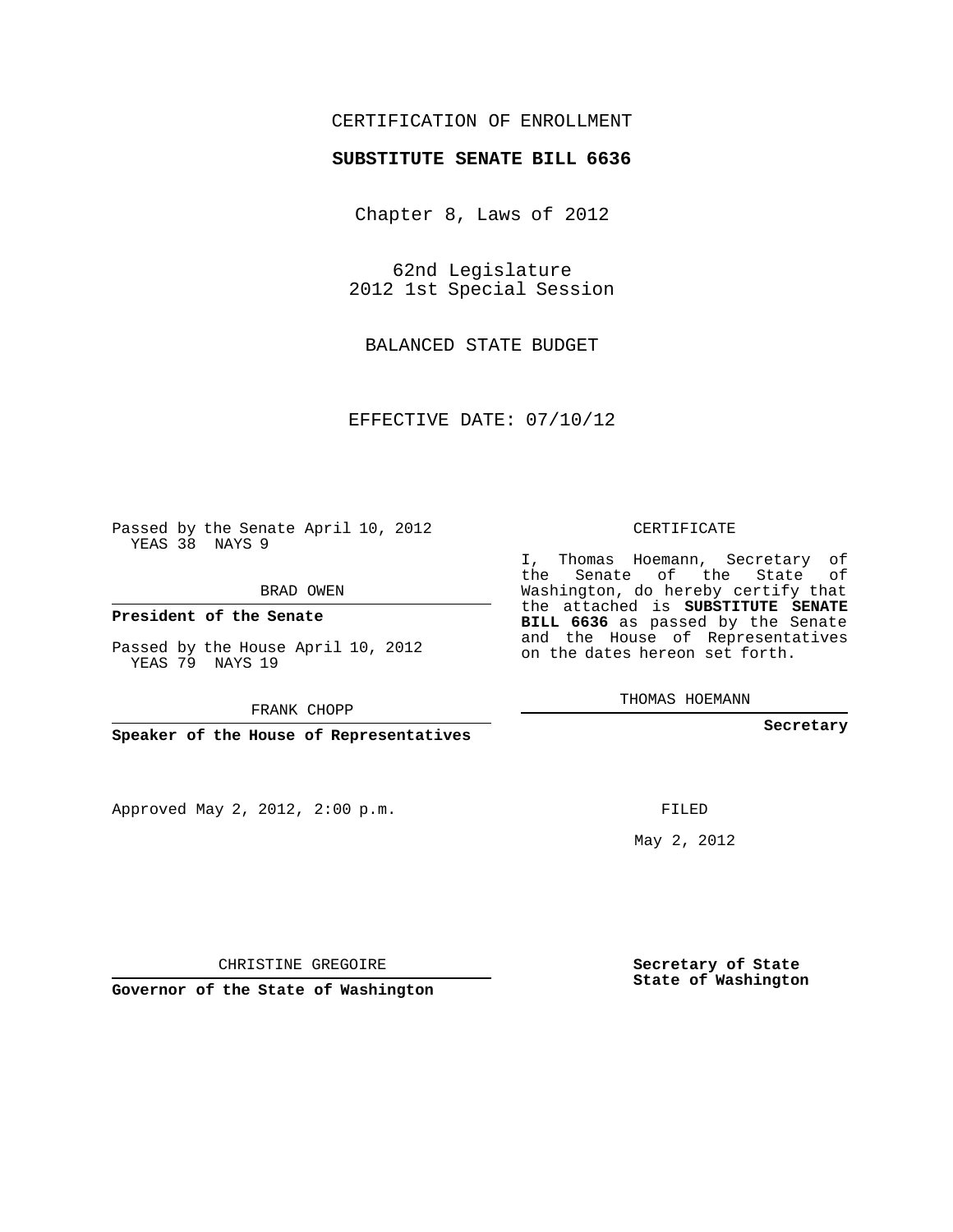## **SUBSTITUTE SENATE BILL 6636** \_\_\_\_\_\_\_\_\_\_\_\_\_\_\_\_\_\_\_\_\_\_\_\_\_\_\_\_\_\_\_\_\_\_\_\_\_\_\_\_\_\_\_\_\_

\_\_\_\_\_\_\_\_\_\_\_\_\_\_\_\_\_\_\_\_\_\_\_\_\_\_\_\_\_\_\_\_\_\_\_\_\_\_\_\_\_\_\_\_\_

AS AMENDED BY THE HOUSE

Passed Legislature - 2012 1st Special Session

**State of Washington 62nd Legislature 2012 1st Special Session**

**By** Senate Ways & Means (originally sponsored by Senators Kastama, Zarelli, and Tom)

READ FIRST TIME 04/06/12.

 AN ACT Relating to requiring a balanced state budget for the current and ensuing fiscal biennium; amending RCW 82.33.010 and 82.33.020; adding a new section to chapter 43.88 RCW; and adding new sections to chapter 82.33 RCW.

BE IT ENACTED BY THE LEGISLATURE OF THE STATE OF WASHINGTON:

 NEW SECTION. **Sec. 1.** A new section is added to chapter 43.88 RCW to read as follows:

 (1) The legislature must adopt a four-year balanced budget as follows:

 (a) Beginning in the 2013-2015 fiscal biennium, the legislature shall enact a balanced omnibus operating appropriations bill that leaves, in total, a positive ending fund balance in the general fund and related funds.

 (b) Beginning in the 2013-2015 fiscal biennium, the projected maintenance level of the omnibus appropriations bill enacted by the legislature shall not exceed the available fiscal resources for the next ensuing fiscal biennium.

(2) For purposes of this section: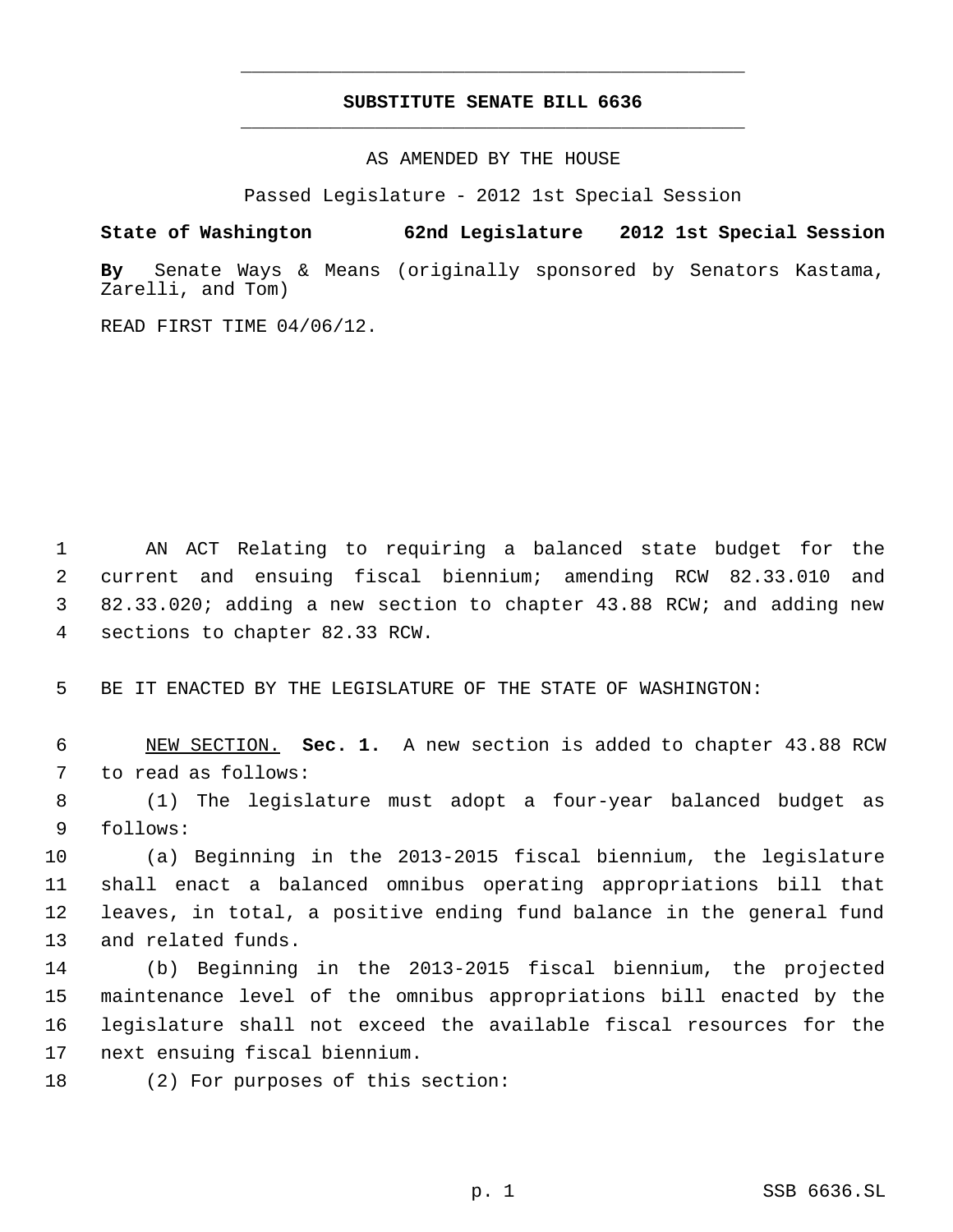(a) "Available fiscal resources" means the beginning general fund and related fund balances and any fiscal resources estimated for the general fund and related funds, adjusted for enacted legislation, and with forecasted revenues adjusted to the greater of (i) the official general fund and related funds revenue forecast for the ensuing biennium, or (ii) the official general fund and related funds forecast for the second fiscal year of the current fiscal biennium, increased by 4.5 percent for each fiscal year of the ensuing biennium;

 (b) "Projected maintenance level" means estimated appropriations necessary to maintain the continuing costs of program and service levels either funded in that appropriations bill or mandated by other state or federal law, and the amount of any general fund moneys projected to be transferred to the budget stabilization account pursuant to Article VII, section 12 of the state Constitution, but does not include in the 2013-2015 and 2015-2017 fiscal biennia the costs related to the enhanced funding under the new definition of basic education as established in chapter 548, Laws of 2009, and affirmed by the decision in *Mathew McCleary et al., v. The State of Washington*, 173 Wn.2d 477, 269 P.3d 227, (2012), from which the short-term exclusion of these obligations is solely for the purposes of calculating this estimate and does not in any way indicate an intent to avoid full funding of these obligations;

 (c) "Related funds," as used in this section, means the Washington opportunity pathways account and the education legacy trust account.

 (3) Subsection (1)(a) and (b) of this section does not apply to an appropriations bill that makes net reductions in general fund and related funds appropriations and is enacted between July 1st and February 15th of any fiscal year.

 (4) Subsection (1)(b) of this section does not apply in a fiscal biennium in which money is appropriated from the budget stabilization account.

 **Sec. 2.** RCW 82.33.010 and 1990 c 229 s 1 are each amended to read as follows:

 (1) The economic and revenue forecast council is hereby created. 35 The council shall consist of two individuals appointed by the governor, 36 the state treasurer, and four individuals, one of whom is appointed by the chairperson of each of the two largest political caucuses in the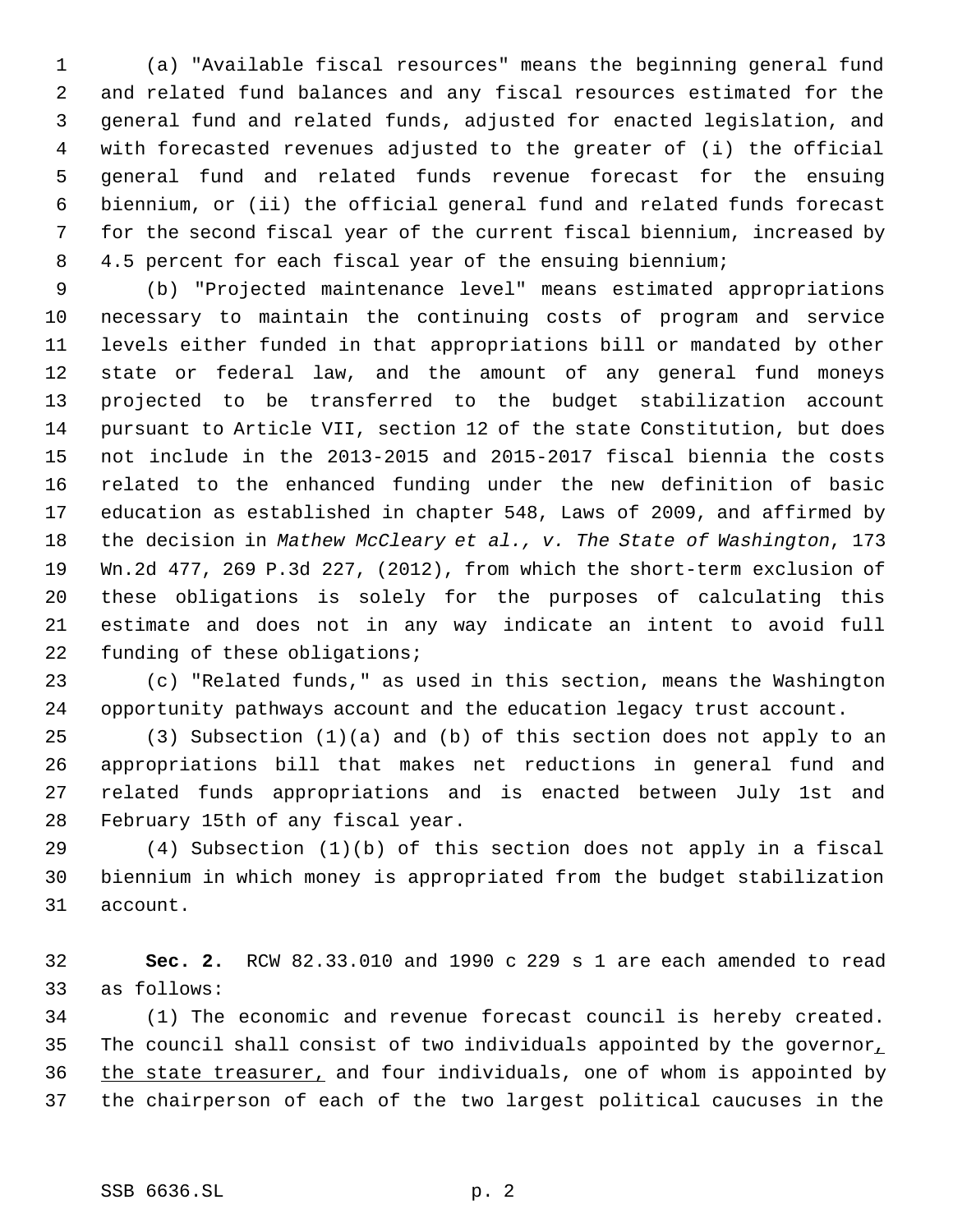senate and house of representatives. The chair of the council shall be selected from among the four caucus appointees. The council may select such other officers as the members deem necessary.

 (2) The council shall employ an economic and revenue forecast supervisor to supervise the preparation of all economic and revenue forecasts and the presentation of state budget outlooks. As used in this chapter, "supervisor" means the economic and revenue forecast supervisor. Approval by an affirmative vote of at least five members of the council is required for any decisions regarding employment of the supervisor. Employment of the supervisor shall terminate after each term of three years. At the end of the first year of each three- year term the council shall consider extension of the supervisor's term by one year. The council may fix the compensation of the supervisor. The supervisor shall employ staff sufficient to accomplish the purposes of this section.

 (3) The economic and revenue forecast council shall oversee the 17 preparation of and approve, by an affirmative vote of at least  $((four))$ 18 five members, the official, optimistic, and pessimistic state economic and revenue forecasts prepared under RCW 82.33.020. If the council is unable to approve a forecast before a date required in RCW 82.33.020, the supervisor shall submit the forecast without approval and the forecast shall have the same effect as if approved by the council.

 (4) The economic and revenue forecast council shall oversee the 24 preparation of and approve, by an affirmative vote of at least five members, the state budget outlook prepared under section 4 of this act. 26 If the council is unable to approve a state budget outlook before a 27 date required in section 4 of this act, the supervisor shall submit the outlook prepared under section 4 of this act without approval and the outlook shall have the same effect as if approved by the council.

 (5) A councilmember who does not cast an affirmative vote for 31 approval of the official economic and revenue forecast or the state 32 budget outlook may request, and the supervisor shall provide, an 33 alternative economic and revenue forecast or state budget outlook based 34 on assumptions specified by the member including, for purposes of the state budget outlook, revenues to and expenditures from additional funds.

37  $((+5))$   $(6)$  Members of the economic and revenue forecast council shall serve without additional compensation but shall be reimbursed for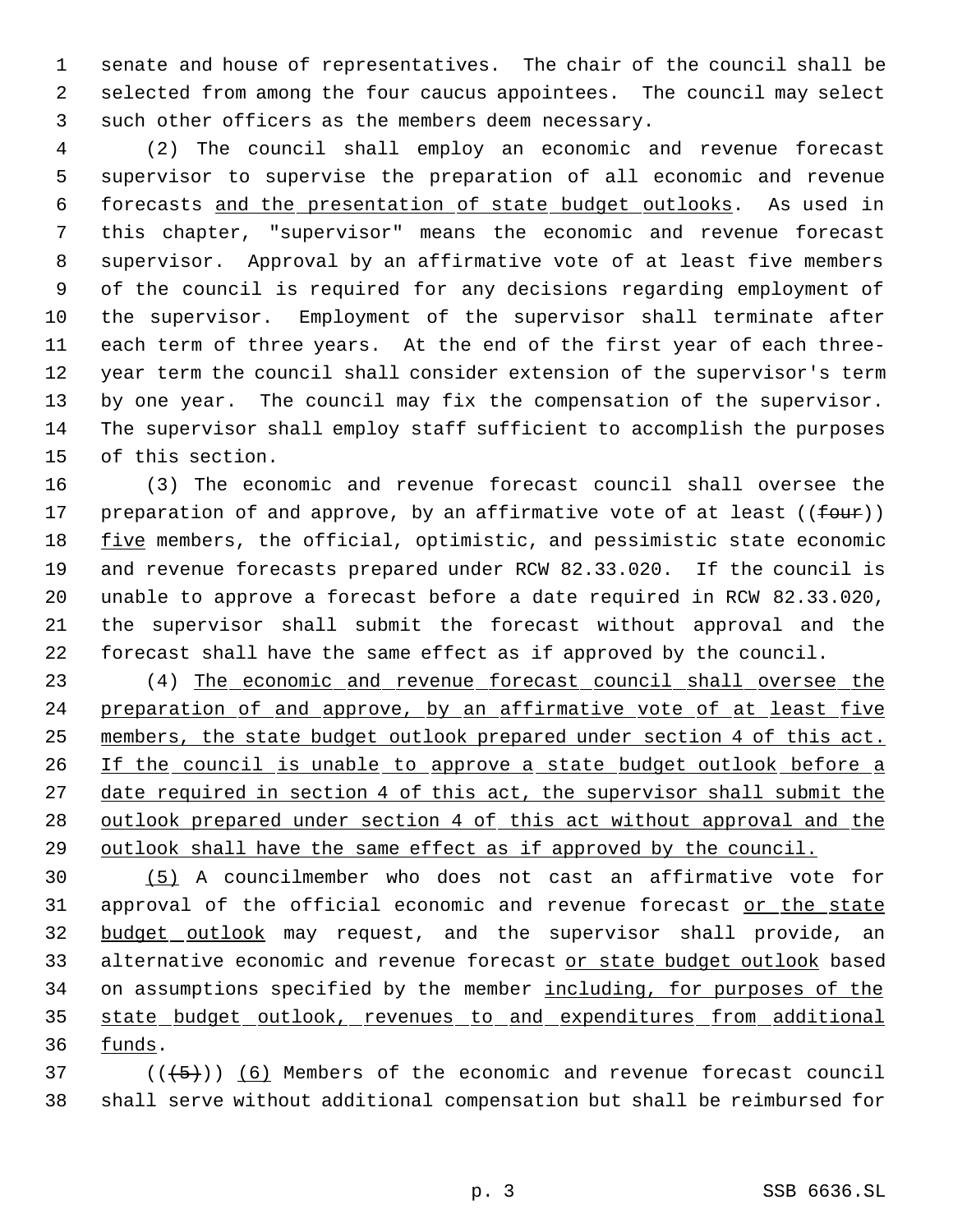travel expenses in accordance with RCW 44.04.120 while attending sessions of the council or on official business authorized by the council. Nonlegislative members of the council shall be reimbursed for travel expenses in accordance with RCW 43.03.050 and 43.03.060.

 **Sec. 3.** RCW 82.33.020 and 2005 c 319 s 137 are each amended to read as follows:

 (1) Four times each year the supervisor shall prepare, subject to the approval of the economic and revenue forecast council under RCW 82.33.010:

(a) An official state economic and revenue forecast;

 (b) An unofficial state economic and revenue forecast based on 12 optimistic economic and revenue projections; and

 (c) An unofficial state economic and revenue forecast based on pessimistic economic and revenue projections.

 (2) The supervisor shall submit forecasts prepared under this section, along with any unofficial forecasts provided under RCW 82.33.010, to the governor and the members of the committees on ways and means and the chairs of the committees on transportation of the senate and house of representatives, including one copy to the staff of each of the committees, on or before November 20th, February 20th in the even-numbered years, March 20th in the odd-numbered years, June 20th, and September 20th. All forecasts shall include both estimated receipts and estimated revenues in conformance with generally accepted 24 accounting principles as provided by RCW 43.88.037. In odd-numbered 25 years, the period covered by forecasts for the state general fund and 26 related funds must cover the current fiscal biennium and the next 27 ensuing fiscal biennium. In even-numbered years, the period covered by the forecasts for the state general fund and related funds shall be current fiscal and the next two ensuing fiscal biennia.

 (3) All agencies of state government shall provide to the supervisor immediate access to all information relating to economic and revenue forecasts. Revenue collection information shall be available to the supervisor the first business day following the conclusion of each collection period.

 (4) The economic and revenue forecast supervisor and staff shall co-locate and share information, data, and files with the tax research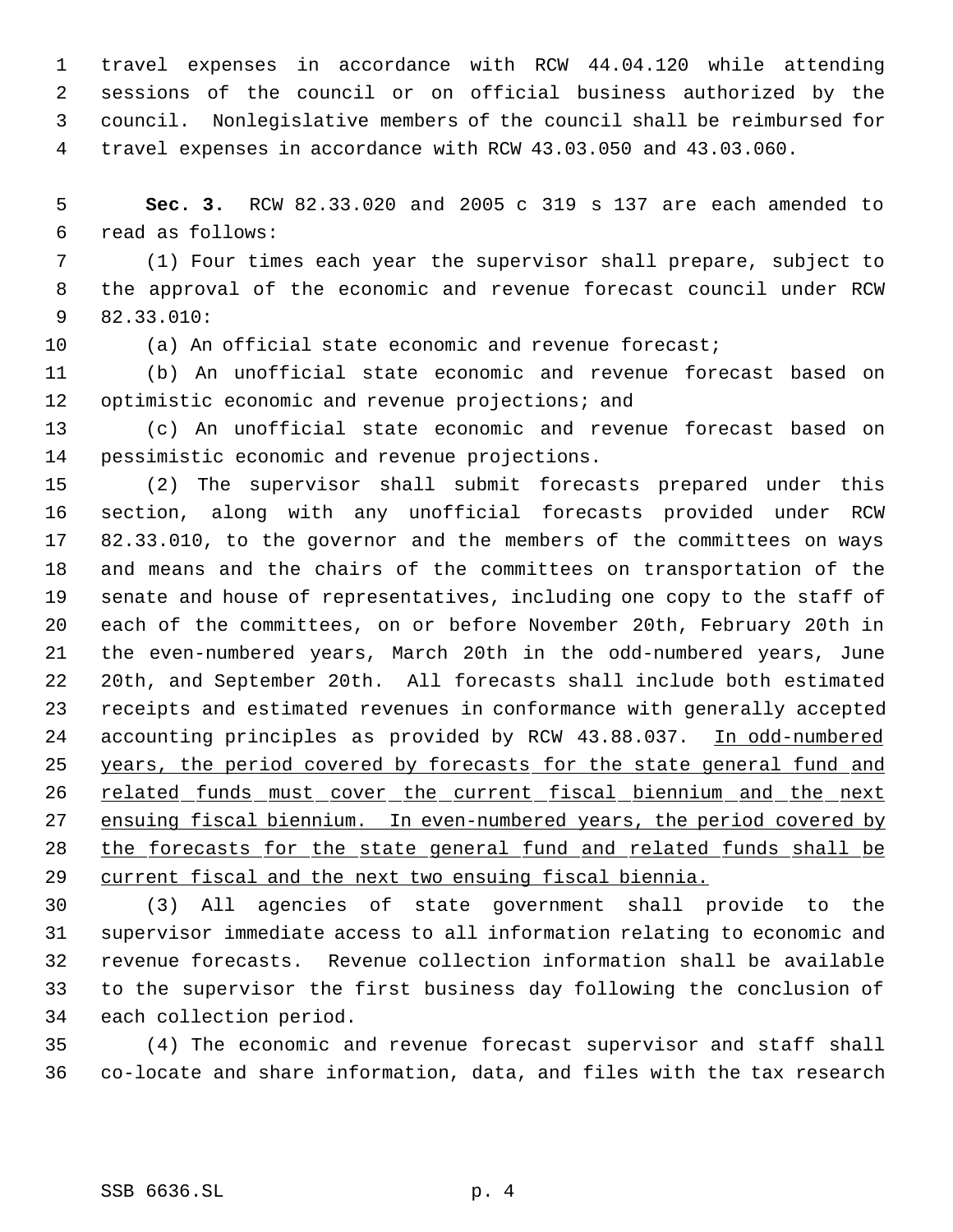section of the department of revenue but shall not duplicate the duties and functions of one another.

 (5) As part of its forecasts under subsection (1) of this section, the supervisor shall provide estimated revenue from tuition fees as defined in RCW 28B.15.020.

 (6) The economic and revenue forecast council must, in consultation 7 with the economic and revenue forecast work group created in RCW 82.33.040, review the existing economic and revenue forecast council 9 revenue model, data, and methodologies and in light of recent economic changes, engage outside experts if necessary, and recommend changes to the economic and revenue forecast council revenue forecasting process 12 to increase confidence and promote accuracy in the revenue forecast. 13 The recommendations are due by September 30, 2012, and every five years thereafter.

 NEW SECTION. **Sec. 4.** A new section is added to chapter 82.33 RCW to read as follows:

 (1) To facilitate compliance with, and subject to the terms of, section 1 of this act, the state budget outlook work group shall prepare, subject to the approval of the economic and revenue forecast council under RCW 82.33.010, an official state budget outlook for state revenues and expenditures for the general fund and related funds. In odd-numbered years, the period covered by the November state budget outlook shall be the current fiscal biennium and the next ensuing fiscal biennium. In even-numbered years, the period covered by the November state budget outlook shall be the next two ensuing fiscal biennia. The revenue and caseload projections used in the outlook must reflect the most recent official forecasts adopted by the economic and revenue forecast council and the caseload forecast council for the years for which those forecasts are available.

(2) The outlook must:

 (a) Estimate revenues to and expenditures from the state general fund and related funds. The estimate of ensuing biennium expenditures must include maintenance items including, but not limited to, continuation of current programs, forecasted growth of current entitlement programs, and actions required by law, including legislation with a future implementation date. Estimates of ensuing biennium expenditures must exclude policy items including, but not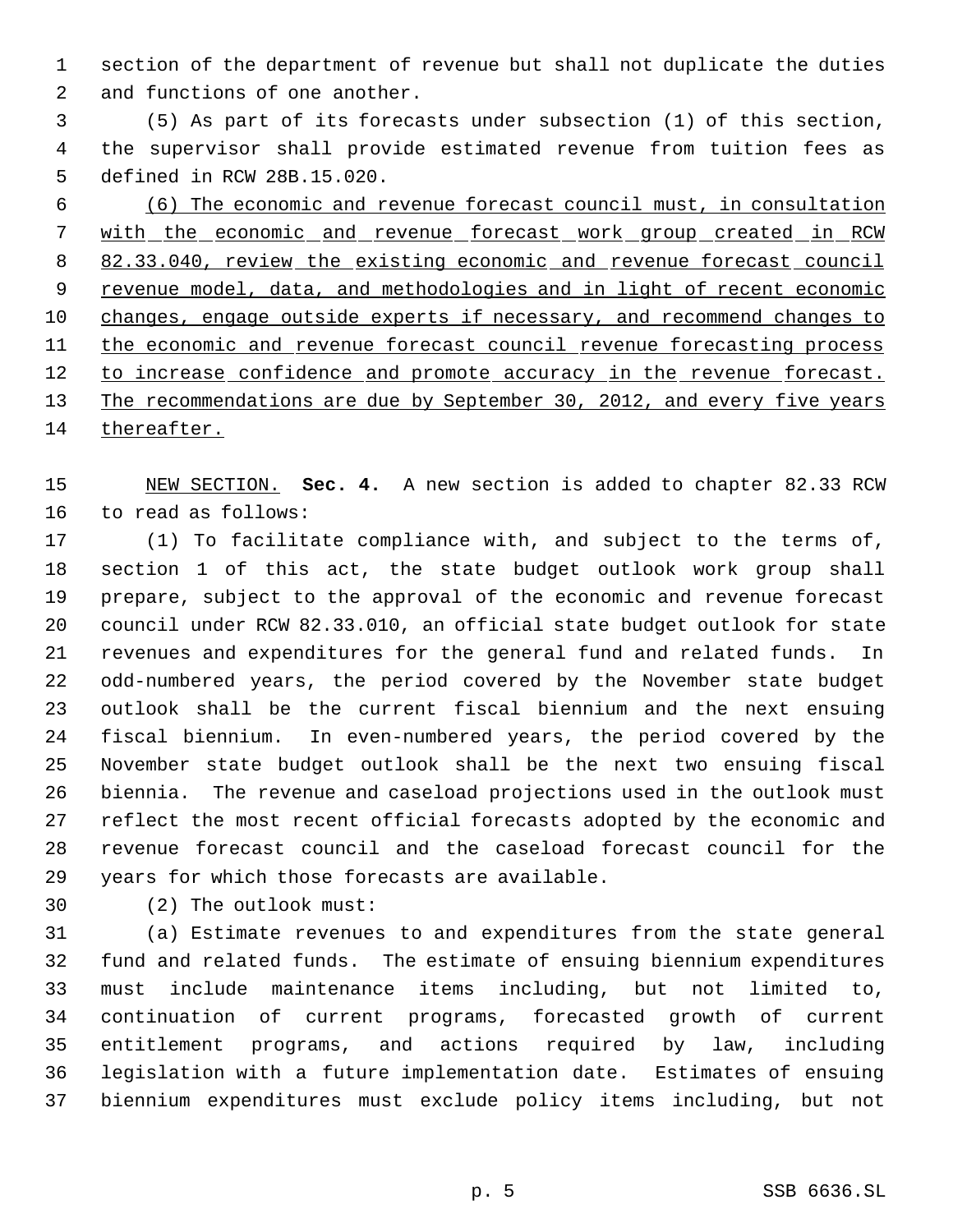limited to, legislation not yet enacted by the legislature, collective bargaining agreements not yet approved by the legislature, and changes to levels of funding for employee salaries and benefits unless those changes are required by statute. Estimated maintenance level expenditures must also exclude costs of court rulings issued during or within fewer than ninety days before the beginning of the current legislative session;

 (b) Address major budget and revenue drivers, including trends and variability in these drivers;

 (c) Clearly state the assumptions used in the estimates of baseline 11 and projected expenditures and any adjustments made to those estimates;

 (d) Clearly state the assumptions used in the baseline revenue 13 estimates and any adjustments to those estimates; and

 (e) Include the impact of previously enacted legislation with a future implementation date.

 (3) The outlook must also separately include projections based on the revenues and expenditures proposed in the governor's budget documents submitted to the legislature under RCW 43.88.030.

 (4) The economic and revenue forecast council shall submit state budget outlooks prepared under this section to the governor and the members of the committees on ways and means of the senate and house of representatives, including one copy to the staff of each of the committees, as required by this section.

 (5) Each January, the state budget outlook work group shall also prepare, subject to the approval of the economic and revenue forecast council, a state budget outlook for state revenues and expenditures that reflects the governor's proposed budget document submitted to the legislature under chapter 43.88 RCW. Within thirty days following enactment of an operating budget by the legislature, the work group shall prepare, subject to the approval of the economic and revenue forecast council, a state budget outlook for state revenues and expenditures that reflects the enacted budget.

 (6) All agencies of state government shall provide to the supervisor immediate access to all information relating to state budget outlooks.

 (7) The state budget outlook work group must publish its proposed methodology on the economic and revenue forecast council web site. The state budget outlook work group, in consultation with the economic and